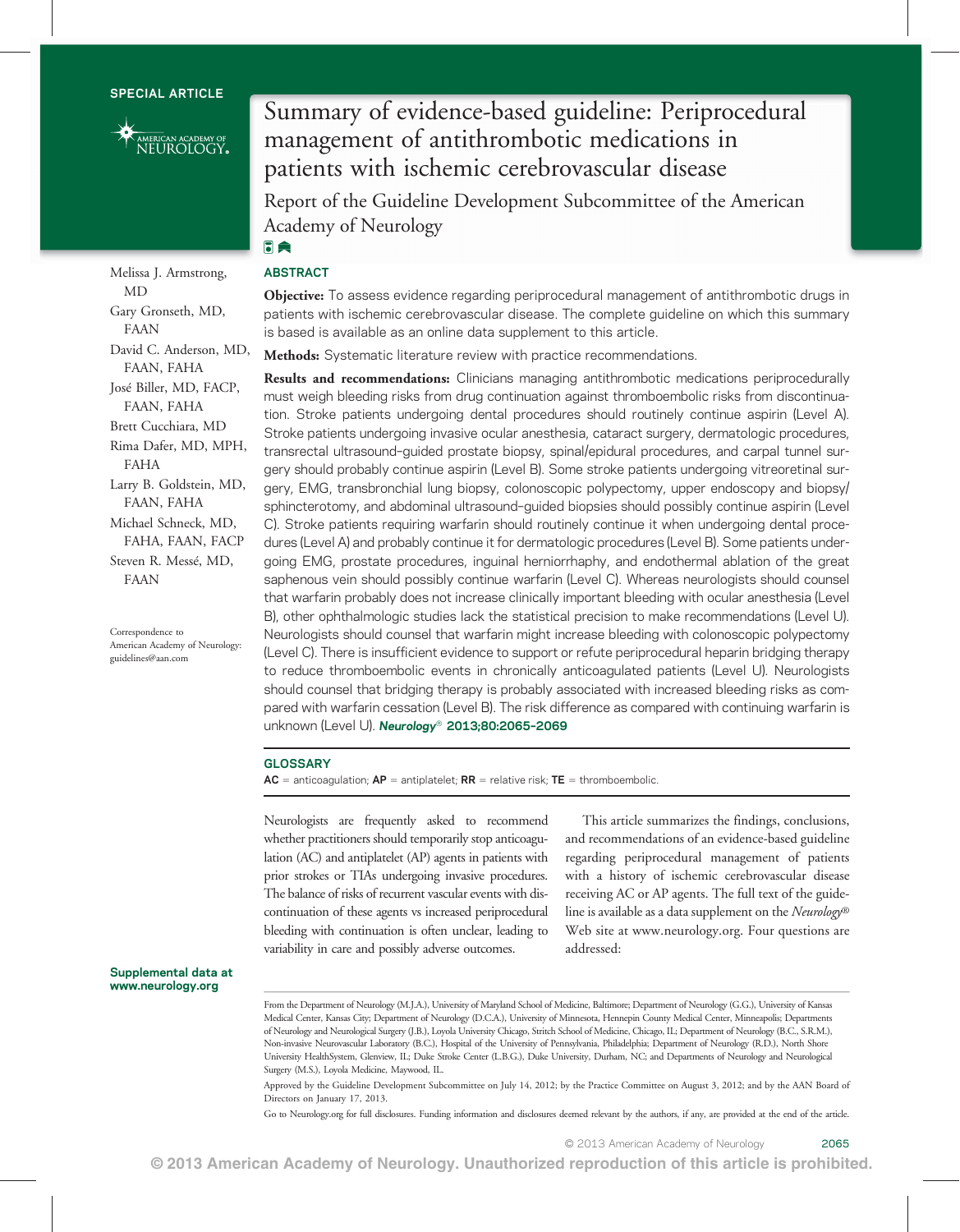- 1. What is the thromboembolic (TE) risk of temporarily discontinuing an antithrombotic medication?
- 2. What are the perioperative bleeding risks of continuing antithrombotic agents?
- 3. If oral AC is stopped, should bridging therapy be used?
- 4. If an antithrombotic agent is stopped, what should be the timing of discontinuation?

DESCRIPTION OF THE ANALYTIC PROCESS The American Academy of Neurology Guideline Development Subcommittee (see appendices e-1 and e-2) convened an expert panel to develop the guideline. Literature searches of MEDLINE and EMBASE through August 2011 were performed (see appendices e-3 and e-4). The searches identified 5,904 citations yielding 133 relevant articles, which were rated for their risk of bias (see appendix e-5), and recommendations were made that were linked to the evidence (see appendix e-6).

Articles were included if they studied patients taking oral antithrombotic agents for primary or secondary cardiovascular disease or stroke prevention (including articles relating to atrial fibrillation), studied at least 20 subjects, included a comparison group, assessed risks of continuing or discontinuing an agent, and clearly described interventions and outcome measures. Cardiovascular and cerebrovascular procedures were excluded because of confounding issues. Bleeding was classified according to GUSTO criteria.<sup>1</sup> Moderate or severe bleeding was considered clinically important. All studies are presented in the evidence table (table e-1), including Class III studies that did not inform recommendations.

ANALYSIS OF EVIDENCE What is the TE risk of temporarily discontinuing AP agents? Based on one Class I study<sup>1</sup> and 2 Class II studies<sup>2,3</sup> that addressed TE risks of temporarily discontinuing AP agents, aspirin discontinuation is probably associated with increased stroke or TIA risk. Estimated stroke risk varies with the duration of aspirin discontinuation: relative risk (RR) was 1.97 for 2 weeks, odds ratio was 3.4 for 4 weeks, and RR was 1.40 for 5 months (one Class II study each).

What is the TE risk of temporarily discontinuing AC? Studies of AC discontinuation enroll subjects with various AC indications, each with different TE risks. No studies meeting inclusion criteria with sufficient sample size to support conclusions compared TE risks in subjects continuing warfarin with those discontinuing warfarin (with or without periprocedural heparin bridging). One Class I study<sup>4</sup> found that the TE event risk of warfarin discontinuation is probably higher if AC is stopped for  $\geq$ 7 days (RR 5.5, 95% confidence interval 1.2–24.2) (one Class I study).

What are the perioperative bleeding risks of continuing antithrombotic agents? Table 1 summarizes the evidencebased conclusions developed from the systematic review of the literature. Only procedures for which we found evidence appear in table 1. For specific details, including quantitative descriptions of risks, refer to the full guideline document [\(www.neurology.org\)](http://www.neurology.org).

If oral AC is stopped, should bridging therapy be used? There is insufficient evidence to support or refute a difference in TE events when heparin bridging is used (vs discontinuation of oral AC without bridging); however, most studies suggest that heparin bridging is probably associated with an increased risk of periprocedural bleeding in general (2 Class I studies, one Class II study, and one Class III study showing increased risk, with one additional Class I study showing no substantial increased risk).

There is insufficient evidence to support or refute differences in TE risk between management strategies of continuing oral AC vs heparin bridging. One Class I study found that the risk of bleeding is probably similar between low-molecular-weight heparin bridging and AC continuation in dental procedures.

If an antithrombotic agent is stopped, what should be the timing of discontinuation? Data are insufficient to support any conclusions.

CLINICAL CONTEXT The antithrombotic effect duration of aspirin and clopidogrel is estimated to be 7 days.<sup>5</sup> The duration of action of a single dose of warfarin is estimated at 2 to 5 days.<sup>5</sup> Hence, to reverse the antithrombotic effect, it is generally recommended that AP agents be stopped 7 to 10 days, and warfarin 5 days, preprocedure.6 Shorter discontinuation periods were used in many of the reviewed studies.

Stopping antithrombotics increases the risk of TE events. The exact magnitude of this risk increase is unknown. To minimize this risk, it seems reasonable to minimize the duration of antithrombotic discontinuation.

When considering the risks and benefits of antithrombotic discontinuation, it is important to consider both the frequency of undesirable outcomes and their long-term consequences. TE events occur infrequently, but the associated morbidity and mortality rates are high. In contrast, most reported bleeding outcomes are relatively mild. Decisions regarding periprocedural antithrombotic therapy depend on weighing these competing risks in the context of individual patient characteristics.

Patient preferences must inform these risk–benefit judgments. In a study comparing preferences of patients with atrial fibrillation with those of physicians, patients were willing to experience a mean of 17.4 excess-bleeding events with warfarin and 14.7 excess-bleeding events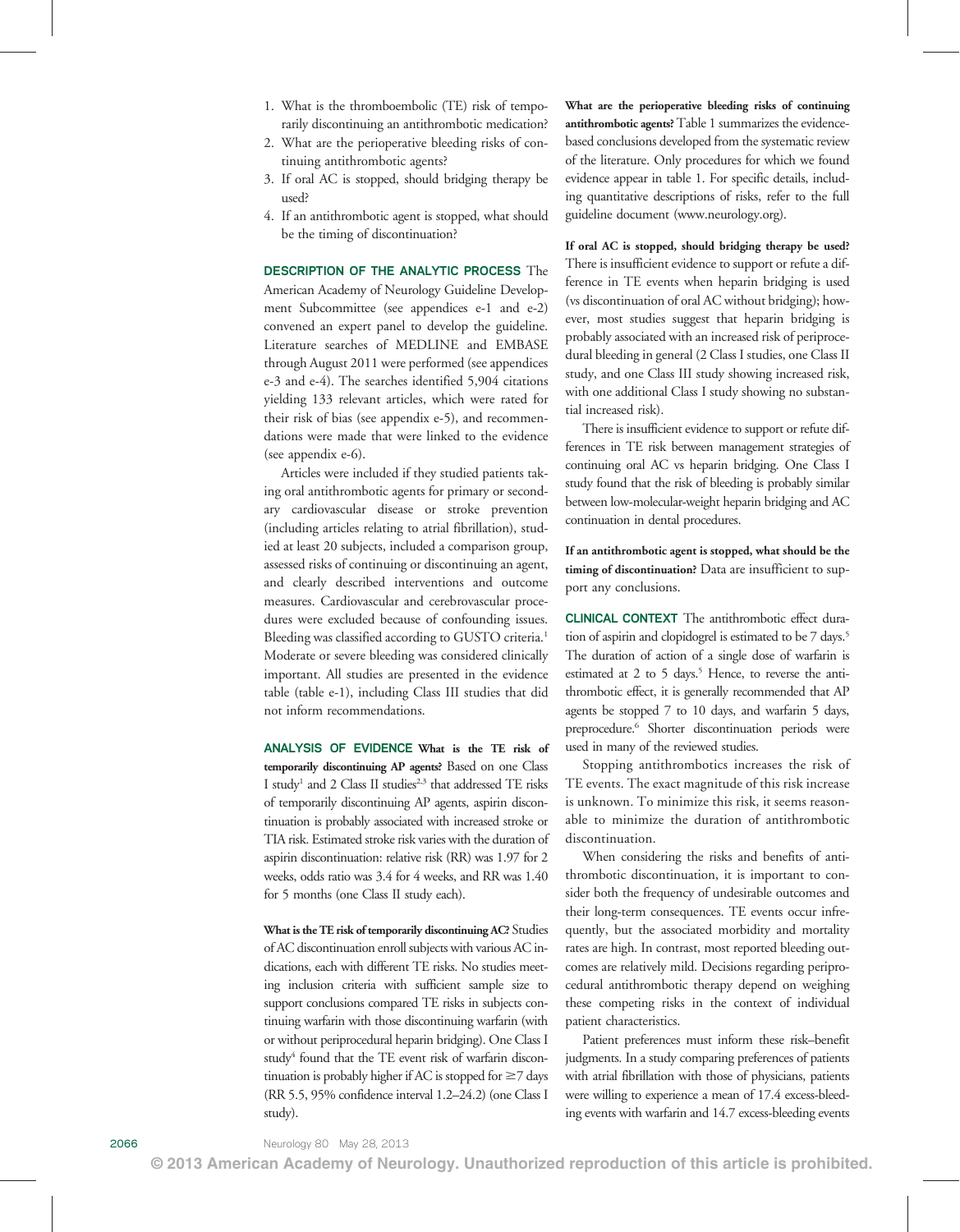| Summary of evidence-based conclusions regarding bleeding risks associated with continuing<br>Table 1<br>antithrombotics for various procedures <sup>a</sup> |                                             |                                                      |
|-------------------------------------------------------------------------------------------------------------------------------------------------------------|---------------------------------------------|------------------------------------------------------|
| Effect on clinically important bleeding risk<br>and confidence in evidence                                                                                  | Aspirin <sup>b</sup>                        | Warfarin <sup>b</sup>                                |
| Highly likely not to increase bleeding risk                                                                                                                 | Dental procedures                           | Dental procedures                                    |
| Likely not to increase bleeding risk                                                                                                                        | Invasive ocular anesthesia                  | Dermatologic procedures (small risk)                 |
|                                                                                                                                                             | Cataract surgery                            | Invasive ocular anesthesia                           |
|                                                                                                                                                             | Dermatologic procedures                     |                                                      |
|                                                                                                                                                             | TRUS-guided prostate biopsy                 |                                                      |
|                                                                                                                                                             | Spinal/epidural needle procedures           |                                                      |
|                                                                                                                                                             | Carpal tunnel syndrome surgery              |                                                      |
| Possibly does not increase bleeding risk                                                                                                                    | Vitreoretinal surgery                       | <b>EMG</b>                                           |
|                                                                                                                                                             | <b>EMG</b>                                  | Prostate procedures                                  |
|                                                                                                                                                             | Transbronchial biopsy                       | Inguinal herniorrhaphy                               |
|                                                                                                                                                             | Colonoscopic polypectomy                    | Endothermal ablation of the saphenous vein           |
|                                                                                                                                                             | Upper-gastrointestinal endoscopic<br>biopsy |                                                      |
|                                                                                                                                                             | Sphincterotomy                              |                                                      |
|                                                                                                                                                             | Ultrasound-guided biopsies                  |                                                      |
| Insufficient evidence to determine whether<br>bleeding risk is increased or not increased                                                                   | <b>TURP</b>                                 | Ophthalmologic procedures (other than<br>anesthesia) |
| Possibly increases bleeding risk                                                                                                                            |                                             | Colonoscopic polypectomy                             |
| Likely to increase bleeding risk                                                                                                                            | Orthopedic hip procedures                   |                                                      |

Abbreviations: TRUS = transrectal ultrasound; TURP = transurethral resection of the prostate.

<sup>a</sup> See complete guideline document ([www.neurology.org](http://www.neurology.org)) for specific descriptions of the procedures.

<sup>b</sup> The experience with aspirin and warfarin cannot be confidently extrapolated to other antithrombotic medications.

with aspirin to prevent a stroke.<sup>7</sup> Sample clinical scenarios for guideline application are presented in appendix 1.

### RECOMMENDATIONS

- 1. It is axiomatic that clinicians managing antithrombotic medications periprocedurally weigh bleeding risks from drug continuation against TE risks from discontinuation at the individual patient level, although high-quality evidence on which to base this decision is often unavailable. In addition, even when evidence is insufficient to exclude a difference in bleeding or shows a small increase in clinically important bleeding with antithrombotic agents, physicians may reasonably judge that the risks and morbidity of TE events exceed those associated with bleeding.
- 2. Neurologists should counsel both patients taking aspirin for secondary stroke prevention and their physicians that aspirin discontinuation is probably associated with increased stroke and TIA risk (Level B). Estimated stroke risks vary across studies and according to duration of aspirin discontinuation.
- 3. Neurologists should counsel patients taking AC for stroke prevention that the TE risks associated

with different AC periprocedural management strategies (continuing oral AC or stopping it with or without bridging heparin) are unknown (Level U) but that the risk of TE complications with warfarin discontinuation is probably higher if AC is stopped for  $\geq$  7 days (Level B).

- 4. Patients taking aspirin should be counseled that aspirin continuation is highly unlikely to increase clinically important bleeding complications with dental procedures (Level A). Given minimal clinically important bleeding risks, it is reasonable that stroke patients undergoing dental procedures should routinely continue aspirin (Level A).
- 5. Patients taking aspirin should be counseled that aspirin continuation probably does not increase clinically important bleeding complications with invasive ocular anesthesia, cataract surgery, dermatologic procedures, transrectal ultrasound–guided prostate biopsy, spinal/epidural procedures, and carpal tunnel surgery (Level B). Given minimal clinically important bleeding risks, it is reasonable that stroke patients undergoing these procedures should probably continue aspirin (Level B).
- 6. Aspirin continuation might not increase clinically important bleeding in vitreoretinal surgery, EMG, transbronchial lung biopsy, colonoscopic

Neurology 80 May 28, 2013 2067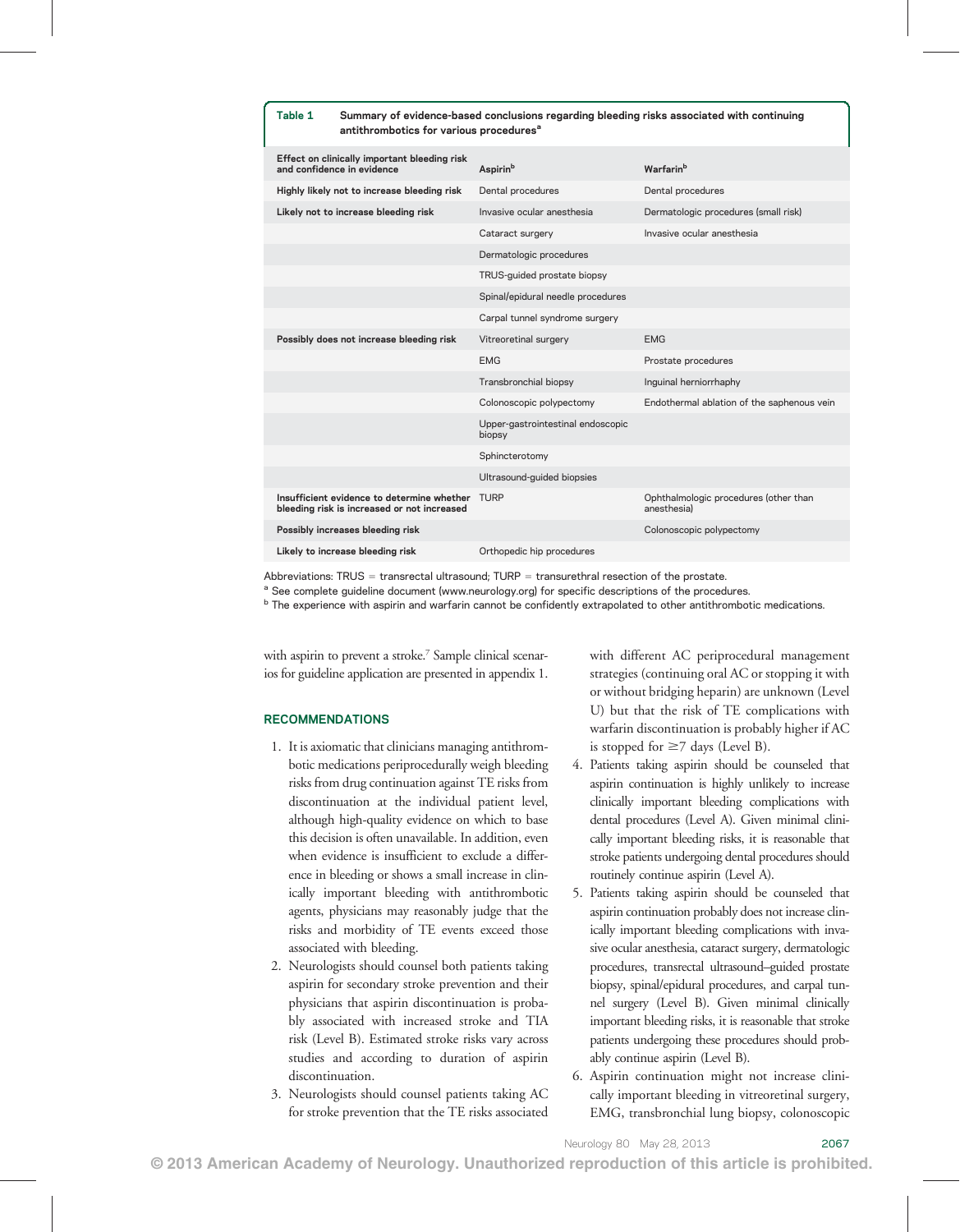polypectomy, upper endoscopy with biopsy, sphincterotomy, and abdominal ultrasound–guided biopsies. Given the weaker data supporting minimal clinically important bleeding risks, it is reasonable that some stroke patients undergoing these procedures should possibly continue aspirin (Level C).

- 7. Although bleeding events were rare, studies of transurethral resection of the prostate lack the statistical precision to exclude clinically important bleeding risks with aspirin continuation (Level U).
- 8. Patients taking aspirin should be counseled that aspirin probably increases bleeding risks during orthopedic hip procedures (Level B).
- 9. Neurologists should counsel patients that there is insufficient evidence to make recommendations regarding appropriate periprocedural clopidogrel, ticlopidine, or aspirin/dipyridamole management in most situations (Level U). Aspirin recommendations cannot be extrapolated with certainty to other AP agents.
- 10. Patients taking warfarin should be counseled that warfarin continuation is highly unlikely to be associated with increased clinically important bleeding complications with dental procedures (Level A). Given minimal bleeding risks, stroke patients undergoing dental procedures should routinely continue warfarin (Level A).
- 11. Patients taking warfarin should be counseled that warfarin continuation is probably associated with only a small (1.2%) increased risk difference for bleeding during dermatologic procedures on the basis of a meta-analysis of heterogeneous and conflicting studies (Level B). Thus, patients undergoing dermatologic procedures should probably continue warfarin (Level B).
- 12. Patients taking warfarin should be counseled that warfarin continuation is probably not associated with an increased risk of clinically important bleeding with ocular anesthesia (Level B). However, AC practices during ophthalmologic procedures may be driven by the postanesthesia procedure. Although bleeding events were rare, ophthalmologic studies (other than those regarding ocular anesthesia) lack the statistical precision to exclude clinically important bleeding risks with warfarin continuation. Thus, there is insufficient evidence to make practice recommendations regarding warfarin discontinuation in ophthalmologic procedures (Level U).
- 13. Warfarin might be associated with no increased clinically important bleeding with EMG, prostate procedures, inguinal herniorrhaphy, and endothermal ablation of the great saphenous vein. Thus, patients undergoing these procedures should possibly continue warfarin (Level C).
- 14. Patients taking warfarin should be counseled that warfarin continuation might increase bleeding with colonoscopic polypectomy (Level C). Thus, patients undergoing this procedure should possibly temporarily discontinue warfarin (Level C).
- 15. Neurologists should counsel patients that there is insufficient evidence to make recommendations regarding appropriate periprocedural management of nonwarfarin oral AC (Level U). Warfarin recommendations cannot be extrapolated with certainty to other AC agents.
- 16. There is insufficient evidence to determine differences in TE in chronically anticoagulated patients managed with heparin bridging therapy relative to oral AC discontinuation or continuation. Patients taking warfarin should be counseled that bridging therapy is probably associated with increased bleeding risks in procedures in general relative to AC cessation (Level B). Bridging probably does not reduce clinically important bleeding relative to continued AC with warfarin in dentistry, but bleeding risk differences between patients managed with continued warfarin vs bridging therapy in other procedures are unknown. Given that the benefits of bridging therapy are not established and that bridging is probably associated with increased bleeding risks, there is insufficient evidence to support or refute bridging therapy use in general (Level U).

## AUTHOR CONTRIBUTIONS

Melissa J. Armstrong: drafting/revising the manuscript, study concept or design, analysis or interpretation of data, acquisition of data, statistical analysis. Gary Gronseth: drafting/revising the manuscript, study concept or design, analysis or interpretation of data. David C. Anderson: drafting/revising the manuscript, acquisition of data. José Biller: drafting/revising the manuscript, study concept or design, analysis or interpretation of data, acquisition of data, statistical analysis, study supervision. Brett Cucchiara: drafting/revising the manuscript, analysis or interpretation of data. Rima Dafer: drafting/revising the manuscript, analysis or interpretation of data, acquisition of data, statistical analysis. Larry B. Goldstein: drafting/revising the manuscript, analysis or interpretation of data. Michael Schneck: drafting/revising the manuscript, study concept or design, analysis or interpretation of data. Steven R. Messé: drafting/revising the manuscript, study concept or design, analysis or interpretation of data, study supervision.

#### ACKNOWLEDGMENT

The authors thank Thomas S.D. Getchius and Erin Hagen for support during guideline development and Stanley N. Cohen, MD, and Cathy Sila, MD, for assistance with abstract review in early guideline development.

#### STUDY FUNDING

This guideline was developed with financial support from the American Academy of Neurology. None of the authors received reimbursement, honoraria, or stipends for their participation in development of this guideline.

#### **DISCLOSURE**

M.J. Armstrong, G. Gronseth, D.C. Anderson, J. Biller, B. Cucchiara, R. Dafer, and L.B. Goldstein report no disclosures. M. Schneck has participated in the past 2 years as a local principal investigator for multicenter trials sponsored by the NIH, Lundbeck Pharmaceuticals, Brigham & Women's/Schering Plough (Thrombolysis in Myocardial Infarction consortium), Gore Inc., and NMT Medical. He is currently working on an investigator-initiated project

© 2013 American Academy of Neurology. Unauthorized reproduction of this article is prohibited.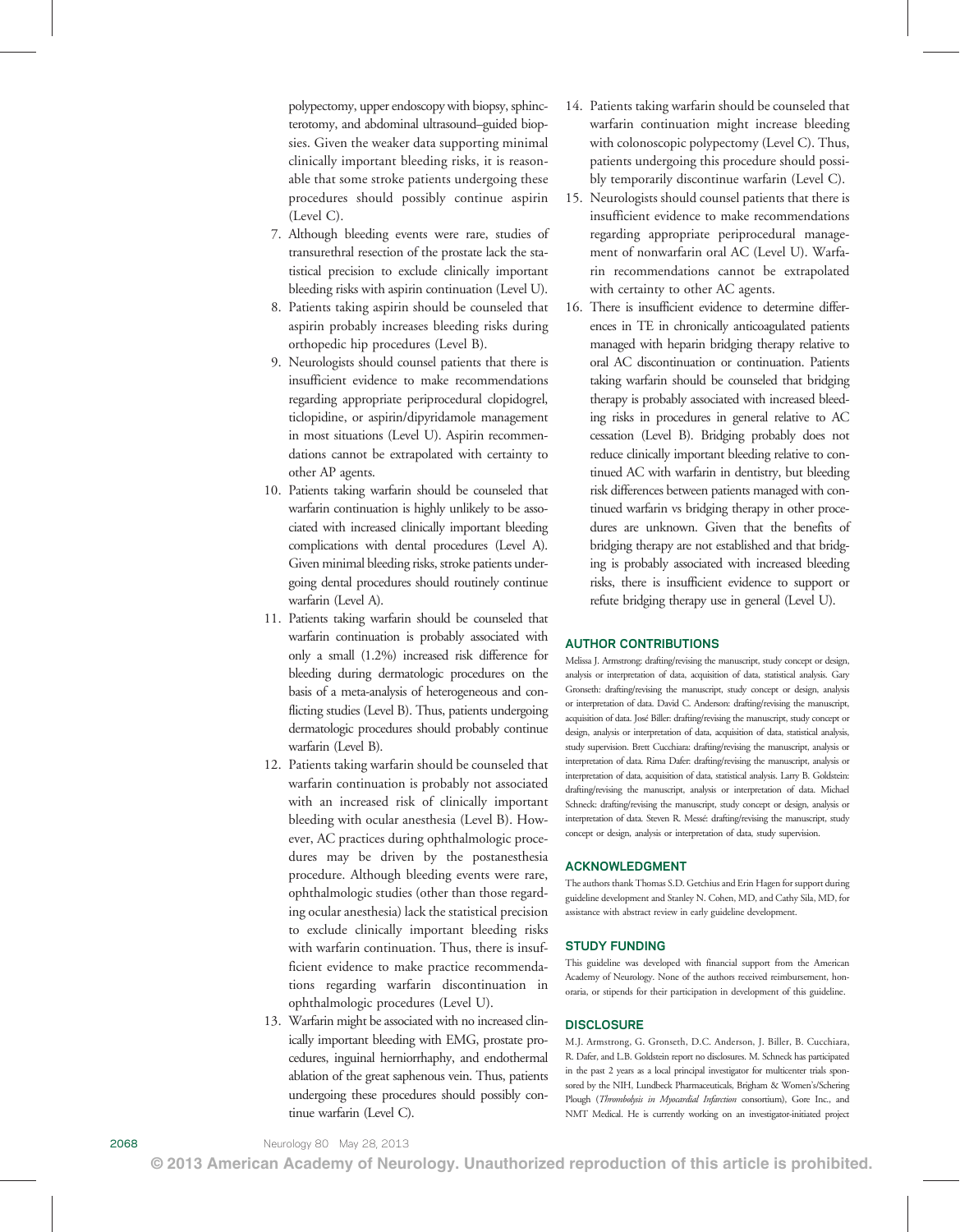to be supported by Baxter, Inc. He has served on speakers' bureaus for Boehringer-Ingelheim and Bristol-Myers Sanofi (none in past 2 years); has received an honorarium from the American Academy of Neurology Continuum project, from [UpToDate.com](http://UpToDate.com), and from various continuing medical education lectures; and has participated in expert testimony for medical malpractice cases. He has no significant stock or other financial conflicts of interest. S.R. Messé has received royalties for articles on antithrombotics and stroke published on [www.UpToDate.com.](http://www.UpToDate.com) He has also received research support from the NIH for a study of the pharmacogenomics of warfarin and a study to evaluate neurologic outcomes from surgery. Go to [Neurology.org](http://neurology.org/) for full disclosures.

#### DISCLAIMER

This statement is provided as an educational service of the American Academy of Neurology. It is based on an assessment of current scientific and clinical information. It is not intended to include all possible proper methods of care for a particular neurologic problem or all legitimate criteria for choosing to use a specific procedure. Neither is it intended to exclude any reasonable alternative methodologies. The AAN recognizes that specific patient care decisions are the prerogative of the patient and the physician caring for the patient, based on all of the circumstances involved. The clinical context section is made available in order to place the evidence-based guideline(s) into perspective with current practice habits and challenges. Formal practice recommendations are not intended to replace clinical judgment.

### CONFLICT OF INTEREST

The American Academy of Neurology is committed to producing independent, critical, and truthful clinical practice guidelines (CPGs). Significant efforts are made to minimize the potential for conflicts of interest to influence the recommendations of this CPG. To the extent possible, the AAN keeps separate those who have a financial stake in the success or failure of the products appraised in the CPGs and the developers of the guidelines. Conflict of interest forms were obtained from all authors and reviewed by an oversight committee prior to project initiation. AAN limits the participation of authors with substantial conflicts of interest. The AAN forbids commercial participation in, or funding of, guideline projects. Drafts of the guideline have been reviewed by at least 3 AAN committees, a network of neurologists, Neurology® peer reviewers, and representatives from related fields. The AAN Guideline Author Conflict of Interest Policy can be viewed at [www.aan.com.](http://www.aan.com)

#### APPENDIX 1

Sample clinical scenarios for guideline application. Clinical scenario 1: Patient A is a 65-year-old man with a history of hypertension and hypercholesterolemia who had a stroke 1 year ago attributed to intracranial large-artery atherosclerosis. He has mild residual left hemiparesis, and his secondary stroke prevention therapy includes risk factor control and aspirin 325 mg daily. He is due for routine colonoscopy screening. His neurologist reviews the guideline and assesses that the patient's risk for recurrent stroke includes his known intracranial large-artery atherosclerotic event. Given that the patient may not need polypectomy with his colonoscopy, that the risk difference for bleeding with polypectomy associated with aspirin is approximately 2.0%, and that bleeding with polypectomy is likely to have lower morbidity risk than recurrent stroke risk, the neurologist recommends that aspirin be continued pericolonoscopy and obtains the opinions of both the patient and his gastrointestinal physician. The patient wants to have his colonoscopy, as his cousin was recently diagnosed with colon cancer, and is willing to accept an increased bleeding risk to avoid recurrent stroke. Thus, he proceeds with colonoscopy and possible polypectomy while continuing aspirin 325 mg daily.

Clinical scenario 2: Patient B is a 70-year-old woman who had a small-vessel distribution ischemic stroke associated with uncontrolled hypertension 5 years previously. She has no residual deficits and has been diligent in controlling her vascular risk factors. She has recently been diagnosed with breast cancer requiring mastectomy. Her neurologist reviews the guideline and notes that there is minimal literature for the risks associated with more invasive procedures. The neurologist counsels the patient and her oncologist that the patient likely has a relatively low risk of recurrent stroke with brief aspirin cessation and that there is little research on bleeding risks with aspirin during invasive procedures. Together, they choose to stop the aspirin 7 days before the surgery and restart it the day after the surgery. The importance of restarting the aspirin postoperatively is stressed, and a specific start date is provided to the patient.

Clinical scenario 3: Patient C is a 60-year-old man with chronic atrial fibrillation and prior cardioembolic stroke treated with chronic warfarin. He is the primary caregiver for his wife with Alzheimer disease, but his cataracts have worsened to the degree that surgery is needed for him to continue to care for her and drive her to appointments. The patient's neurologist reviews the guideline and finds that the risks associated with warfarin during ophthalmologic procedures have not been established with sufficient precision. The patient feels strongly, however, that he would rather tolerate the chance of increased bleeding complications than risk a recurrent cardioembolic stroke that might impair his ability to care for his wife. Given the risk–benefit ratio and patient preference, the ophthalmologist, neurologist, and patient decide to continue warfarin during the cataract surgery.

Received August 24, 2012. Accepted in final form January 3, 2013.

#### REFERENCES

- 1. Oscarsson A, Gupta A, Fredrikson M, et al. To continue or discontinue aspirin in the perioperative period: a randomized, controlled clinical trial. Br J Anaesth 2010;104:305–312.
- 2. Maulaz AB, Bezerra DC, Michel P, Bogousslavsky J. Effect of discontinuing aspirin therapy on the risk of brain ischemic stroke. Arch Neurol 2005;62:1217–1220.
- 3. Garcia Rodriguez LA, Cea Soriano L, Hill C, Johansson S. Increased risk of stroke after discontinuation of acetylsalicylic acid: a UK primary care study. Neurology 2011;76: 740–746.
- 4. Garcia DA, Regan S, Henault LE, et al. Risk of thromboembolism with short-term interruption of warfarin therapy. Arch Intern Med 2008;168:63–69.
- 5. Repchinsky C, ed. CPS 2009 Compendium of Pharmaceuticals and Specialties. Ottawa: Canadian Pharmacists Association; 2009.
- 6. Douketis JD, Berger PB, Dunn AS, et al. The perioperative management of antithrombotic therapy: American College of Chest Physicians evidence-based clinical practice guidelines (8th ed). Chest 2008;133:299S–339S.
- 7. Devereaux PJ, Anderson DR, Gardner MJ, et al. Differences between perspectives of physicians and patients on anticoagulation in patients with atrial fibrillation: observational study. BMJ 2001;323:1218–1222.

Endorsed by the American Osteopathic Association, the European Federation of Neurological Sciences, and the European Neurological Society.

© 2013 American Academy of Neurology. Unauthorized reproduction of this article is prohibited.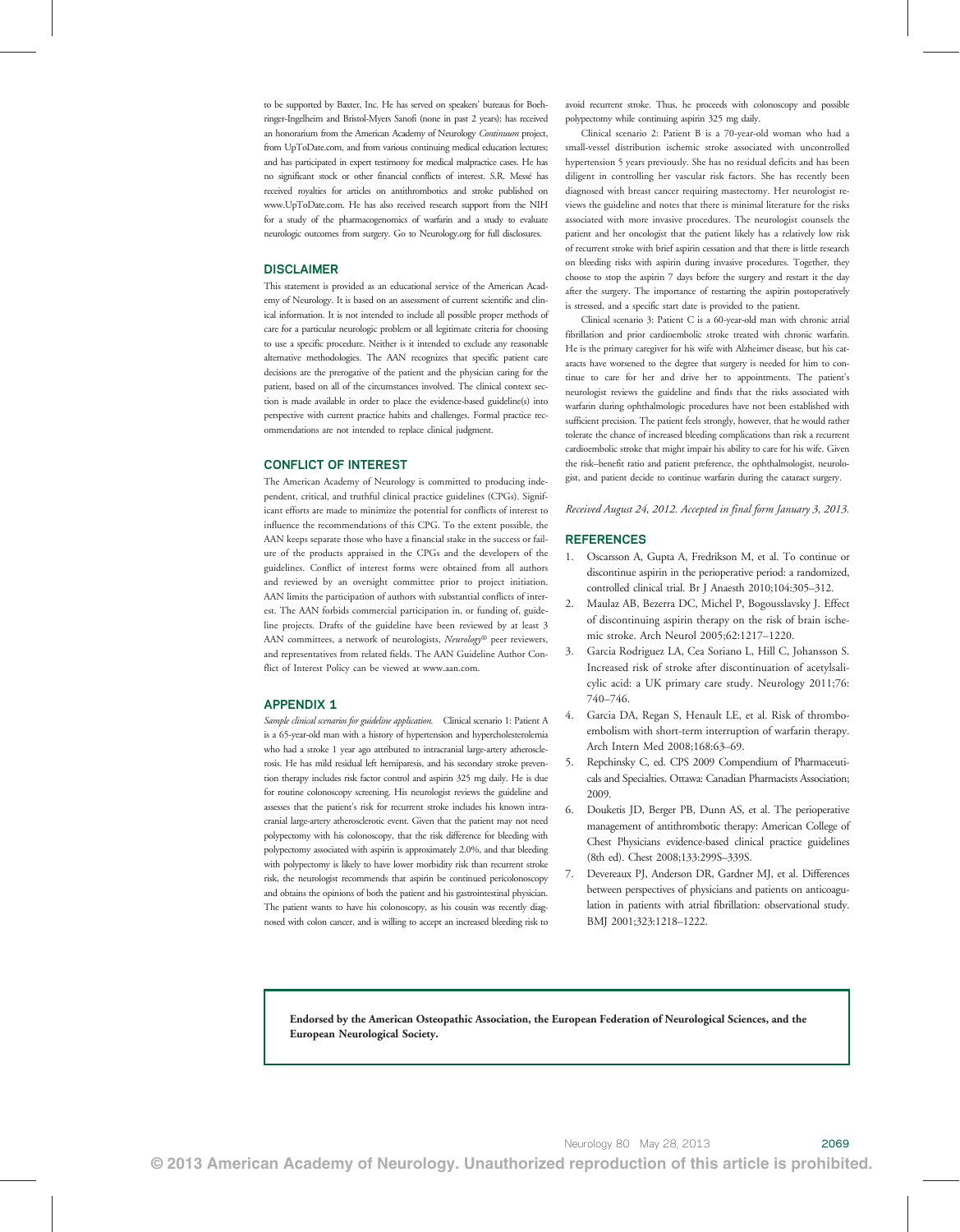# Neurology®

DOI 10.1212/WNL.0b013e318294b32d *Neurology* 2013;80;2065-2069 Melissa J. Armstrong, Gary Gronseth, David C. Anderson, et al. **Development Subcommittee of the American Academy of Neurology medications in patients with ischemic cerebrovascular disease: Report of the Guideline Summary of evidence-based guideline: Periprocedural management of antithrombotic**

**This information is current as of May 27, 2013**

rights reserved. Print ISSN: 0028-3878. Online ISSN: 1526-632X. 1951, it is now a weekly with 48 issues per year. Copyright © 2013 American Academy of Neurology. All *Neurology* ® is the official journal of the American Academy of Neurology. Published continuously since